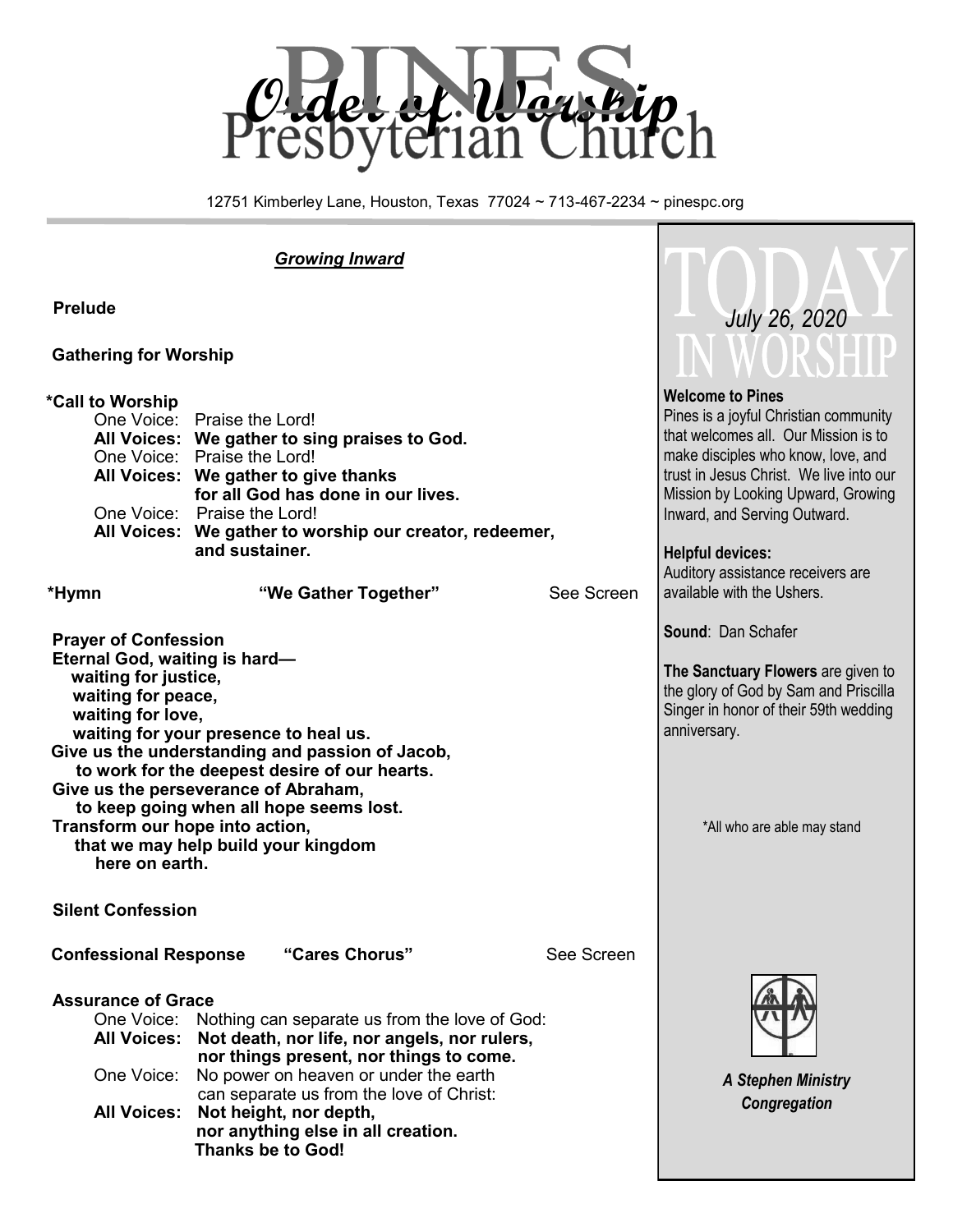### *Looking Upward*

# **Children's Message**

### **Jesus Loves Me! This I know, For the Bible tells me so; Little ones to Him belong; They are weak, but he is strong. Yes, Jesus loves me! Yes, Jesus loves me! Yes, Jesus loves me! The Bible tells me so.**

| <b>First Reading</b>             |                                                                                                                                                                                                                                                                                                                                                                                                                                                                                                                                                     | Genesis 29:15-28        |                                                                                                                  |  |
|----------------------------------|-----------------------------------------------------------------------------------------------------------------------------------------------------------------------------------------------------------------------------------------------------------------------------------------------------------------------------------------------------------------------------------------------------------------------------------------------------------------------------------------------------------------------------------------------------|-------------------------|------------------------------------------------------------------------------------------------------------------|--|
| <b>Anthem</b>                    | "Lamb of God"<br><b>Twila Paris</b>                                                                                                                                                                                                                                                                                                                                                                                                                                                                                                                 | <b>Tim Holder</b>       |                                                                                                                  |  |
| <b>Second Reading</b>            |                                                                                                                                                                                                                                                                                                                                                                                                                                                                                                                                                     | Matthew 13:31-33, 44-52 |                                                                                                                  |  |
| <b>Sermon</b>                    | "Miracle Grow"                                                                                                                                                                                                                                                                                                                                                                                                                                                                                                                                      | Rev. Andy Gans          |                                                                                                                  |  |
| *Hymn                            | "You Are My Strength When I Am Weak"                                                                                                                                                                                                                                                                                                                                                                                                                                                                                                                | See Screen              |                                                                                                                  |  |
|                                  | <b>Serving Outward</b>                                                                                                                                                                                                                                                                                                                                                                                                                                                                                                                              |                         |                                                                                                                  |  |
| *Saying What We Believe          | I believe in God, the Father almighty,<br>Maker of heaven and earth,                                                                                                                                                                                                                                                                                                                                                                                                                                                                                |                         |                                                                                                                  |  |
| he descended into hell;          | and in Jesus Christ his only Son, our Lord;<br>who was conceived by the Holy Ghost,<br>born of the Virgin Mary,<br>suffered under Pontius Pilate,<br>was crucified, dead, and buried;<br>the third day he rose again from the dead;<br>he ascended into heaven,<br>and sitteth on the right hand<br>of God the Father Almighty;<br>from thence he shall come to judge the quick and the dead.<br>I believe in the Holy Ghost;<br>the holy catholic church;<br>the communion of saints;<br>the forgiveness of sins;<br>the resurrection of the body; |                         |                                                                                                                  |  |
| *Gloria Patri                    | and the life everlasting. Amen.                                                                                                                                                                                                                                                                                                                                                                                                                                                                                                                     |                         | The Lord's Pray<br>Our Father, who art in h                                                                      |  |
|                                  | Glory be to the Father, and to the Son, and to the Holy Ghost;<br>As it was in the beginning, is now and ever shall be, world without end.<br>Amen. Amen.                                                                                                                                                                                                                                                                                                                                                                                           | #579                    | hallowed be thy name<br>kingdom come, thy will be<br>earth as it is in heaven. Git<br>day our daily bread; and f |  |
|                                  | Prayers of the People and the Lord's Prayer                                                                                                                                                                                                                                                                                                                                                                                                                                                                                                         |                         | our debts, as we forgiv<br>debtors; and lead us no                                                               |  |
| *Hymn                            | "Crown Him with Many Crowns"                                                                                                                                                                                                                                                                                                                                                                                                                                                                                                                        | See Screen              | temptation, but deliver us                                                                                       |  |
| *Charge and Benediction          |                                                                                                                                                                                                                                                                                                                                                                                                                                                                                                                                                     |                         | For thine is the kingdom<br>power and the glory, fo                                                              |  |
| *Benediction Response            | "Go Ye Believers Into the World"                                                                                                                                                                                                                                                                                                                                                                                                                                                                                                                    | See Screen              | Amen.                                                                                                            |  |
| *Sending Out The Light of Christ |                                                                                                                                                                                                                                                                                                                                                                                                                                                                                                                                                     |                         |                                                                                                                  |  |
| *Postlude                        |                                                                                                                                                                                                                                                                                                                                                                                                                                                                                                                                                     |                         |                                                                                                                  |  |

 **The Lord's Prayer** Our Father, who art in heaven,

hallowed be thy name. Thy kingdom come, thy will be done, on earth as it is in heaven. Give us this day our daily bread; and forgive us our debts, as we forgive our debtors; and lead us not into temptation, but deliver us from evil. For thine is the kingdom and the power and the glory, forever. Amen.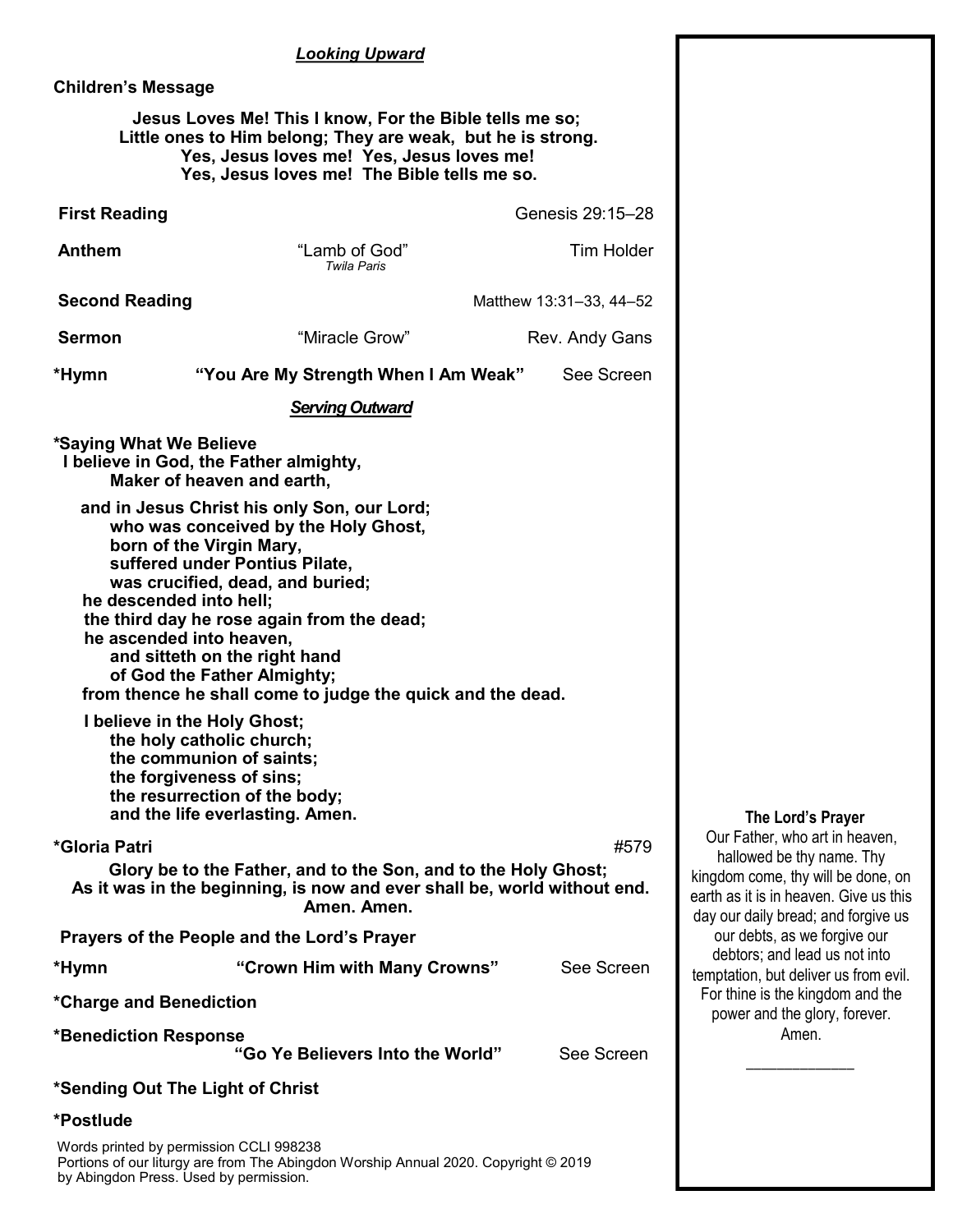# *Calendar for the Week of July 26, 2020*

| Today     | 5:00<br>p.m.                                   |                                                     |
|-----------|------------------------------------------------|-----------------------------------------------------|
| Monday    | a.m. 10:00                                     |                                                     |
| Tuesday   | 7:00<br>a.m.                                   |                                                     |
| Wednesday | a.m. 11:00<br>11:00                            | Rev. Cindy Mood - Family FellowshipLive on Facebook |
| Thursday  | 5:00<br>p.m.                                   |                                                     |
| Friday    |                                                |                                                     |
| Saturday  |                                                |                                                     |
| Sunday    | 9:15<br>a.m.<br>10:15<br>10:45<br>5:00<br>p.m. | Worship ServiceLive Streaming on Web and Facebook   |

 **SERMON NOTES** 

**Pines is now on twitter! Get the latest announcements and reminders right before events happen. Find us here: https://twitter.com/HoustonPines.** 

 **Find us on Facebook www.facebook.comPinesPresbyterian Church-1425251917704955/**

 **The newsletter is available in the Narthex for those unable to access it online.**